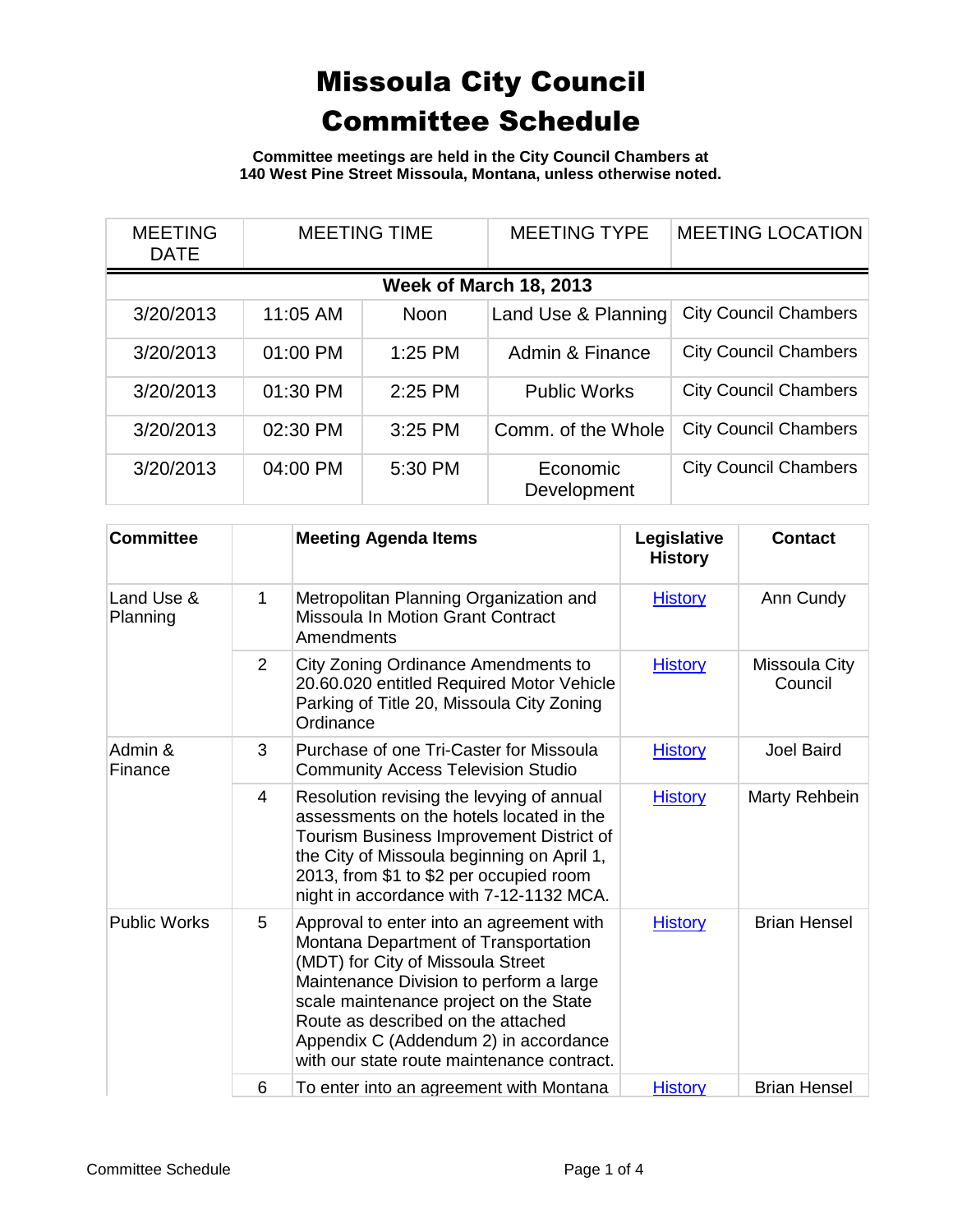**Committee meetings are held in the City Council Chambers at 140 West Pine Street Missoula, Montana, unless otherwise noted.**

|                         |                | Department of Transportation (MDT) for<br>City of Missoula Street Maintenance<br>Division to perform a large scale<br>maintenance project on the State Route<br>as described on the attached Appendix C<br>in accordance with our state route<br>maintenance contract. |                |                       |
|-------------------------|----------------|------------------------------------------------------------------------------------------------------------------------------------------------------------------------------------------------------------------------------------------------------------------------|----------------|-----------------------|
|                         | $\overline{7}$ | Review contract between the City of<br>Missoula and PEC Inc.                                                                                                                                                                                                           | <b>History</b> | <b>Starr Sullivan</b> |
|                         | 8              | Review proposed curb and sidewalk<br>improvement project and pass a<br>Resolution to Order the improvements<br>which also directs that notice be given to<br>all affected property owners.                                                                             | <b>History</b> | Doug Harby            |
|                         | 9              | Petition to vacate a portion of Eaton Street<br>between South 3rd Street West and South<br>4th Street West.                                                                                                                                                            | <b>History</b> | Jessica Miller        |
| Comm. of the<br>Whole   | 10             | Consultant Presentation for Wayfinding<br>Planning                                                                                                                                                                                                                     | <b>History</b> | Gregg Wood            |
| Economic<br>Development | 11             | Identify needs and possible solutions to<br>Missoula's technology infrastructure that<br>would help existing businesses expand<br>and increase the City's competitive<br>advantage in recruiting new companies.                                                        | <b>History</b> | <b>Caitlin Copple</b> |

*The following items have been referred to City Council committees, but the committees will not discuss them in the coming week:*

| <b>Committee</b>   |                | <b>Held Meeting Agenda Items</b>                                                                     | Legislative<br><b>History</b> | <b>Contact</b>  |
|--------------------|----------------|------------------------------------------------------------------------------------------------------|-------------------------------|-----------------|
| Admin &<br>Finance | 1              | Discussion of Remote Attendance or<br><b>Proxy Voting</b>                                            | <b>History</b>                | Caitlin Copple  |
|                    | $\mathcal{P}$  | Journal vouchers                                                                                     | <b>History</b>                |                 |
|                    | 3              | Budget transfers.                                                                                    | <b>History</b>                |                 |
|                    | $\overline{4}$ | Review the City's current policy for<br>charging the public for various City-<br>produced documents. | <b>History</b>                | Dave Strohmaier |
|                    | 5              | Disposition of surplus City land.                                                                    | <b>History</b>                | Nancy Harte     |
|                    | 6              | <b>Whistle Blower Policy</b>                                                                         | <b>History</b>                | Adam Hertz      |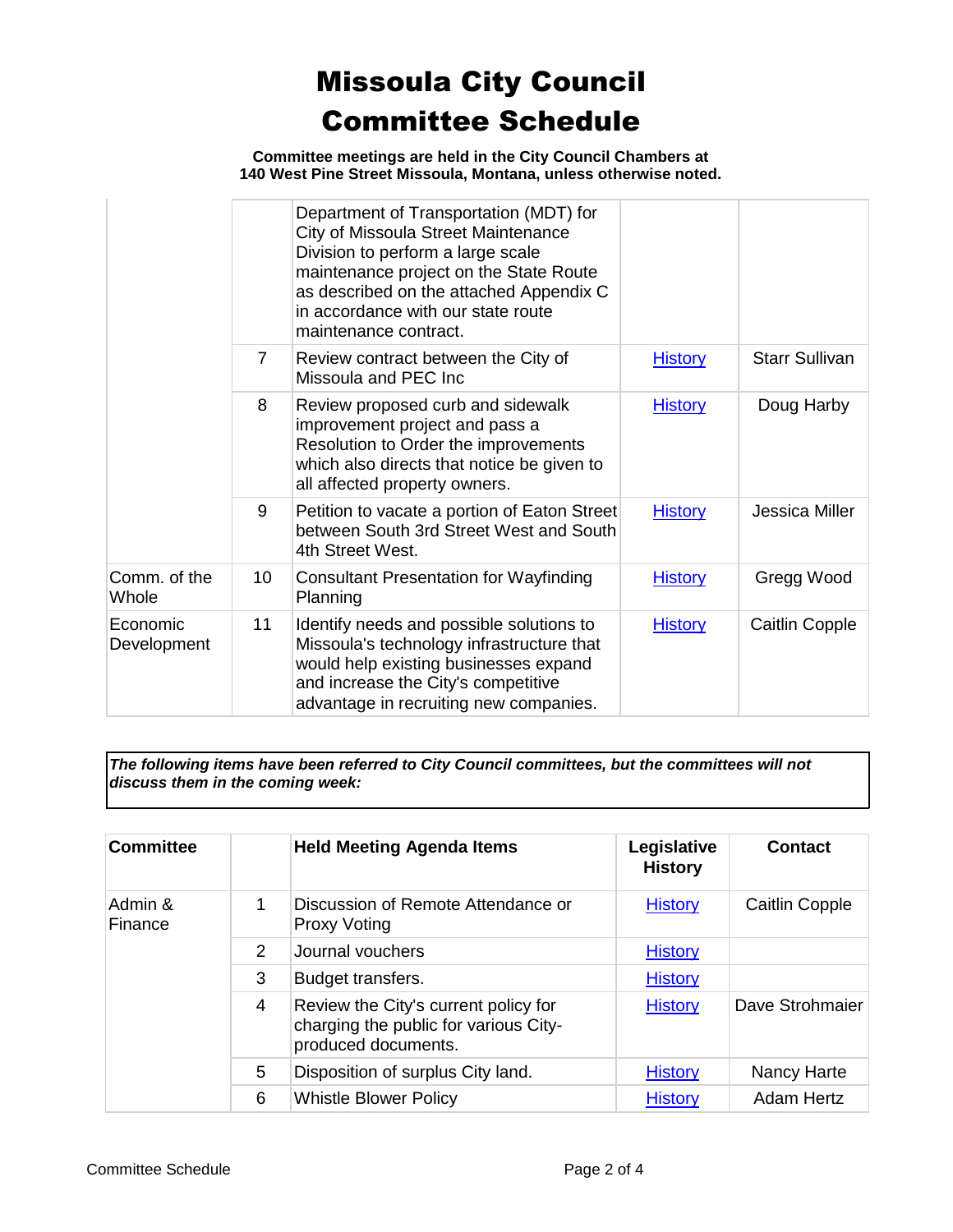**Committee meetings are held in the City Council Chambers at 140 West Pine Street Missoula, Montana, unless otherwise noted.**

| Parks &<br>Conservation | $\overline{7}$ | Discuss the City's strategy to complete a<br>boundary survey of Greenough Park.                                                                                                                                               | <b>History</b> | Dave Strohmaier                    |
|-------------------------|----------------|-------------------------------------------------------------------------------------------------------------------------------------------------------------------------------------------------------------------------------|----------------|------------------------------------|
|                         | 8              | Agreement for lighting the Madison St.<br>Pedestrian Bridge                                                                                                                                                                   | <b>History</b> | Donna Gaukler                      |
| Comm. of the<br>Whole   | 9              | Joint meeting of the Mayor, City Council<br>and County Commission; a facilitated<br>quarterly OPG review as directed in the<br>Interlocal Agreement.                                                                          | <b>History</b> | Mayor Engen                        |
|                         | 10             | Bi-annual meeting with the Chamber of<br>Commerce                                                                                                                                                                             | <b>History</b> | <b>Marilyn Marler</b>              |
|                         | 11             | Propose the City Council be a member<br>unit of the Missoula Chamber of<br>Commerce.                                                                                                                                          | <b>History</b> | <b>Dick Haines</b>                 |
|                         | 12             | Update on Urban Renewal District III<br>(URD III)                                                                                                                                                                             | <b>History</b> | <b>Caitlin Copple</b>              |
|                         | 13             | Updates from Council representatives on<br>the Health Board, Community Forum,<br><b>Transportation Policy Coordinating</b><br>Committee, other boards and<br>commissions as necessary. (Ongoing)                              | <b>History</b> | Ongoing                            |
| Land Use &<br>Planning  | 14             | Annexation, (see separate list at City<br>Clerk's Office for pending annexations)<br>(Ongoing in committee)                                                                                                                   | <b>History</b> |                                    |
|                         | 15             | Amend Article 7. Error Corrections and<br>Adjustments to the subdivision<br>regulations to allow for restrictions or<br>conditions placed on a plat by the<br>governing body to be amended or<br>removed by a future council. | <b>History</b> | <b>Jon Wilkins</b>                 |
|                         | 16             | Discussion of City planning issues with<br>members of the Planning Board.                                                                                                                                                     | <b>History</b> | <b>Bob Jaffe</b>                   |
| Pub. Safety &<br>Health | 17             | Health Department update.                                                                                                                                                                                                     | <b>History</b> | <b>Ellen Leahy</b>                 |
|                         | 18             | Discussion of sexual assault prevention<br>campaign and consideration of unfunded<br>crime victim advocate urban outreach<br>position.                                                                                        | <b>History</b> | <b>Caitlin Copple</b>              |
|                         | 19             | Safety aspects of management of the<br>urban deer population in the city of<br>Missoula.                                                                                                                                      | <b>History</b> | Dick Haines, Jon<br><b>Wilkins</b> |
|                         | 20             | Discussion with Crime Victim Advocate<br>Office.                                                                                                                                                                              | <b>History</b> | Jon Wilkins                        |